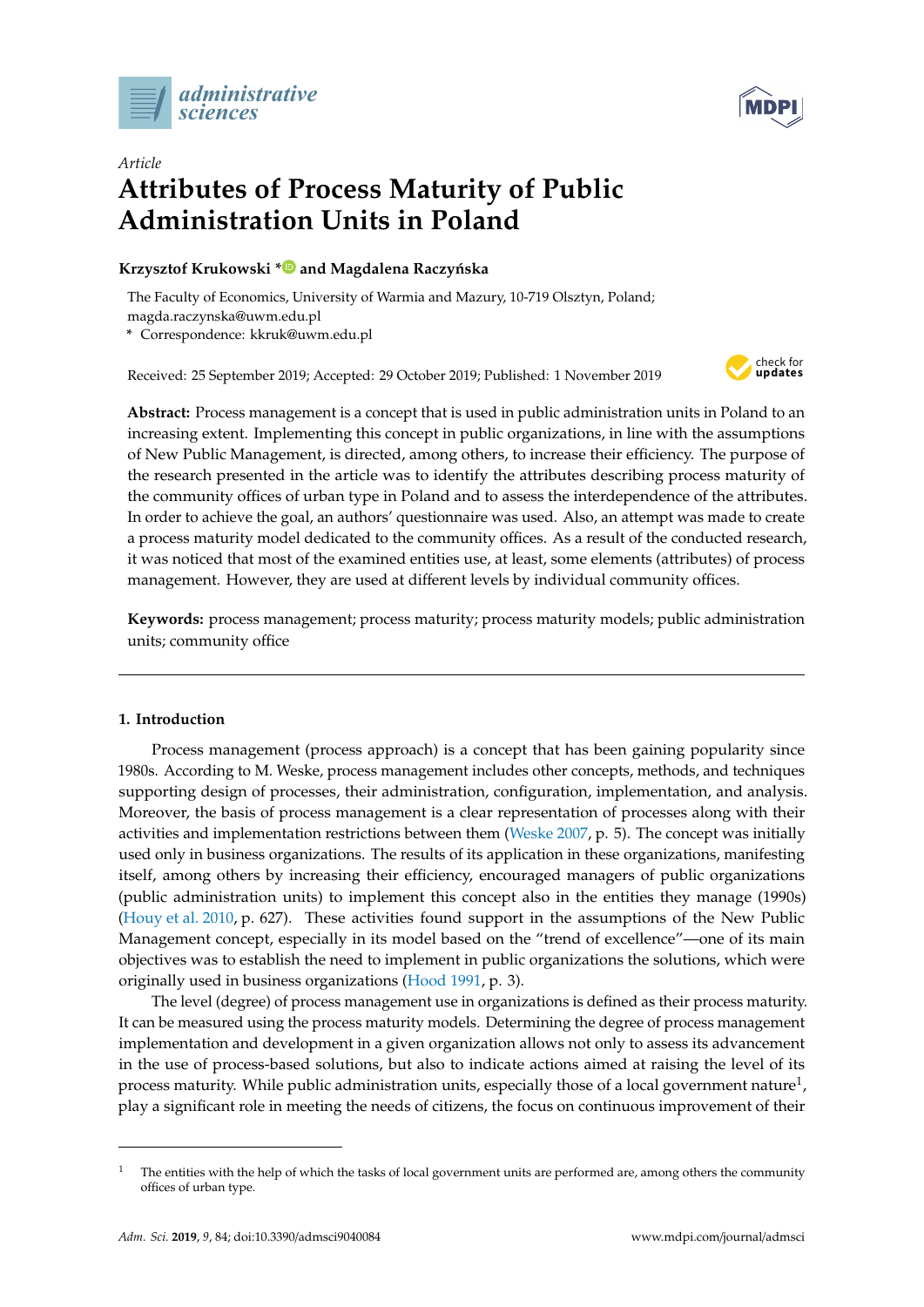performance, including through the introduction and development of the process approach in these entities, may be considered a key activity.

The use of process management in public administration units is described in the literature rather in the context of the conditions for its implementation and development in these entities, or the degree of computerization of the processes that they execute (e-government)<sup>2</sup>. Publications regarding specifically the identification of attributes that describe process maturity of public organizations or aimed at creating process maturity models dedicated to these entities are still rare.

Bearing in mind the current state of knowledge on process maturity of public administration units and the impact of the application of the discussed concept on the efficiency of their functioning, the purpose of the research presented in this study is to identify the attributes describing process maturity of the community offices of urban type (community offices) in Poland and assessing their interdependence.

### **2. Theoretical Background**

An important area of research on the use of process management in public organizations is to identify the attributes describing the level of their process maturity. This is due to the fact that introduction of process approach in organizations is characterized by going through certain stages, i.e., levels of process maturity [\(de Bruin and Rosemann](#page-11-2) [2007,](#page-11-2) pp. 642–53). If we assume that the maturity includes competences, abilities, level of advancement of the selected area of an organization, based on a, more or less, extensive set of attributes (criteria), process maturity can be defined as the degree of advancement of implementation of process approach in an organization. A basic assumption of the concept of process maturity is that mature organizations perform activities systematically, and non-mature organizations achieve their results through a one-off effort, using methods that are created by them in a, more or less, spontaneous way [\(Krukowski](#page-11-3) [2016,](#page-11-3) pp. 148–49). The specification of high and low process maturity of organizations was developed by M. Rosemann and T. de Bruin [\(Rosemann and de Bruin](#page-12-1) [2005\)](#page-12-1). It is worth noting that the authors did not define the term "process mature organization" and "process immature organization" but focused on the attributes that describe the stages of process maturity, which are: Initial state, process definition, process repeatability, process management, and process optimization. According to the same authors, process maturity can be defined as the combination of "reach" and "fluency" of an organization [\(Rosemann and de Bruin](#page-12-1) [2005\)](#page-12-1). The "reach" refers to an organization's ability and level of the process management principles' implementation, while "fluency" measures the quality and effectiveness of implementation of processes in an organization. To assess the maturity of an organization using these factors, the authors built a model<sup>3</sup> containing the set of criteria, that help to identify organizations with low and high process maturity. The level of maturity is demonstrated in this model: By the number of processes managed by the organization; by the involvement of employees and managers performing activities related to process management; and by the use of process management tools. And to assess fluency in the implementation of the process approach, we can use: Reactions to problems and initiatives related to implementation of process management; frequency of activities and initiatives; and also suitability of tools, resources and practices in process management.

Except from the above presented model, in the area of process management, many other maturity models can be identified. According to a list made by B. Champlin, the President of the Association of

 $\overline{2}$ e.g., [Tregear and Jenkins](#page-12-2) [\(2007\)](#page-12-2).

<sup>3</sup> Most of the process maturity models are based on the evolutionary development of an organization. They describe the stages of an organization's process development and the path to reach a given stage. Each stage must have specific features and they have to be in logical relation to the features of subsequent stages. It is also important that they are created on the basis of some, more or less, extensive attributes of process maturity, which are defined as specific, measurable, and independent elements, reflecting the basic and separate characteristics of process management. These criteria, allowing to determine the desired or logical path of an organization's process evaluation, create a predictable pattern of organizational evolution and changes taking place in an organization. See: [Röglinger et al.](#page-12-3) [\(2012\)](#page-12-3), p. 330.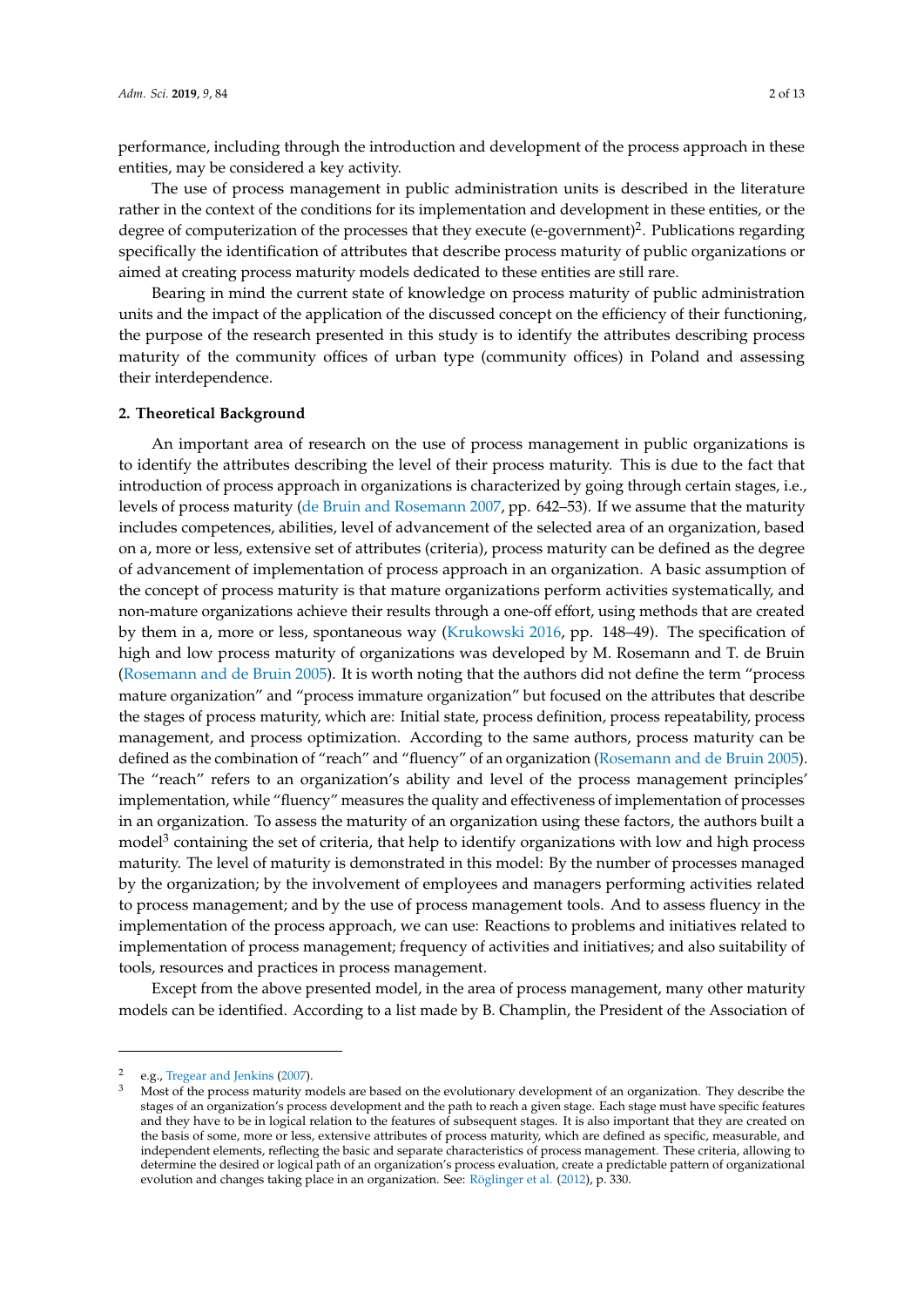Business Process Management Professionals (ABPMP), there are about 150 different types of process maturity models [\(Spanyi](#page-12-4) [2004,](#page-12-4) p. 1). Most of them are based on the assumptions formulated by G. Rummler and A. Brache, which follow the premises of achieving and measuring organizations' effectiveness [\(Rummler and Brache](#page-12-5) [2000,](#page-12-5) pp. 74–94). J. Pöppelbuß and M. Röglinger identify two types of maturity models [\(Pöppelbuß and Röglinger](#page-11-4) [2011\)](#page-11-4), in which many detailed models exist. The first type concerns process maturity related to the state of individual processes in an organization, and in particular to whether they are managed, documented, and performed. The second concerns the process maturity of an organization as a whole. An example of the first type of models could be the Capability Maturity Model Integration (CMMI), developed at the Software Engineering Institute, which includes five levels of process maturity, ranging from a chaotic approach to the stages that constantly improve the process. The CMMI model was an inspiration to create many other process maturity models like the Business Process Maturity Model (BPMM) $^4$ , which strictly adheres to the principles of the Process Maturity Framework [\(Humphrey](#page-11-5) [1987,](#page-11-5) p. 3). The second type of models refers to the maturity of the process management based on the possibility of introducing the process approach in an organization as a whole [\(Röglinger et al.](#page-12-3) [2012,](#page-12-3) pp. 328-46). These models are designed to provide a holistic assessment of all the fields in organizations related to managing their processes. They usually include many aspects, such as management, methods and tools, and organizational culture [\(Rohlo](#page-12-6)ff [2009,](#page-12-6) p. 133), but also process efficiency as a separate dimension [\(Hammer](#page-11-6) [2007,](#page-11-6) pp. 111–23). For example, according to the Gartner group model, organization's process maturity can reach six levels [\(Melenovsky and Sinur](#page-11-7) [2006,](#page-11-7) p. 6). Achieving the first level can be interpreted as information that a particular organization meets the minimum requirements to implement the discussed concept, and the highest level—that the organization uses the concept optimally. The attributes for assessing the level of process maturity in this model are: Organizational behavior, human resources, management, IT technologies, and applied methods and techniques. It should be emphasized that each of these determinants, according to the discussed model, is characteristic in each of the stages of process maturity of an organization [\(Kerremans](#page-11-8) [2008,](#page-11-8) pp. 7–14). On a similar basis, the holistic process maturity models were built by [\(Fisher](#page-11-9) [2004\)](#page-11-9) $^5$  or [\(de Boer et al.](#page-11-10) [2015\)](#page-11-10) $^6$ .

A special type of process maturity models is that, dedicated to public organizations. Creating models of process maturity dedicated to public organizations makes sense, because often the determinants of their functioning are different than those of business organizations [\(Ramos et al.](#page-12-7) [2019,](#page-12-7) p. 190; [Szumowski and Cyfert](#page-12-8) [2018,](#page-12-8) pp. 16–17). In the literature, especially the models of process maturity of public administration units without a foundation on the CMMI model can be found [\(Zwicker et al.](#page-12-9) [2010,](#page-12-9) pp. 369–95). They do not focus on the aspect of public management implementation in public organizations, but on the assessment and improvement of processes related specifically to e-government. These models can be divided into models developed on the basis of theory analysis and on the basis of observation of practice. In most of these models, process maturity is used as one of the criteria, but they mainly serve as tools for assessing and improving provision of public services by electronic means. Each of them includes several levels of maturity of access to these services via the Internet. For example, one of the models developed by P. Gottschalk identifies five levels of public organization maturity due to the electronic provision of services [\(Gottschalk](#page-11-11) [2009,](#page-11-11) pp. 75–81), and in the model proposed by K. Layne and J. Lee, there are four levels of e-services maturity. These are: "Cataloging", "Transactions" or "One-way interaction", "Vertical integration", and "Horizontal integration", assuming that the transition from one level to the next is associated with the increasing complexity of performed operations and their integration [\(Layne and Lee](#page-11-12) [2001,](#page-11-12) pp. 122–36). Also, the "48-h promise" model proposed by J. Zwicker, P. Fettke and P. Loos is worth mentioning<sup>7</sup>.

<sup>&</sup>lt;sup>4</sup> See: [Object Management Group](#page-11-13) [\(2008\)](#page-11-13).

<sup>5</sup> See: [Fisher](#page-11-9) [\(2004\)](#page-11-9).

See: [de Boer et al.](#page-11-10) [\(2015\)](#page-11-10).

See: [Zwicker et al.](#page-12-9) [\(2010\)](#page-12-9).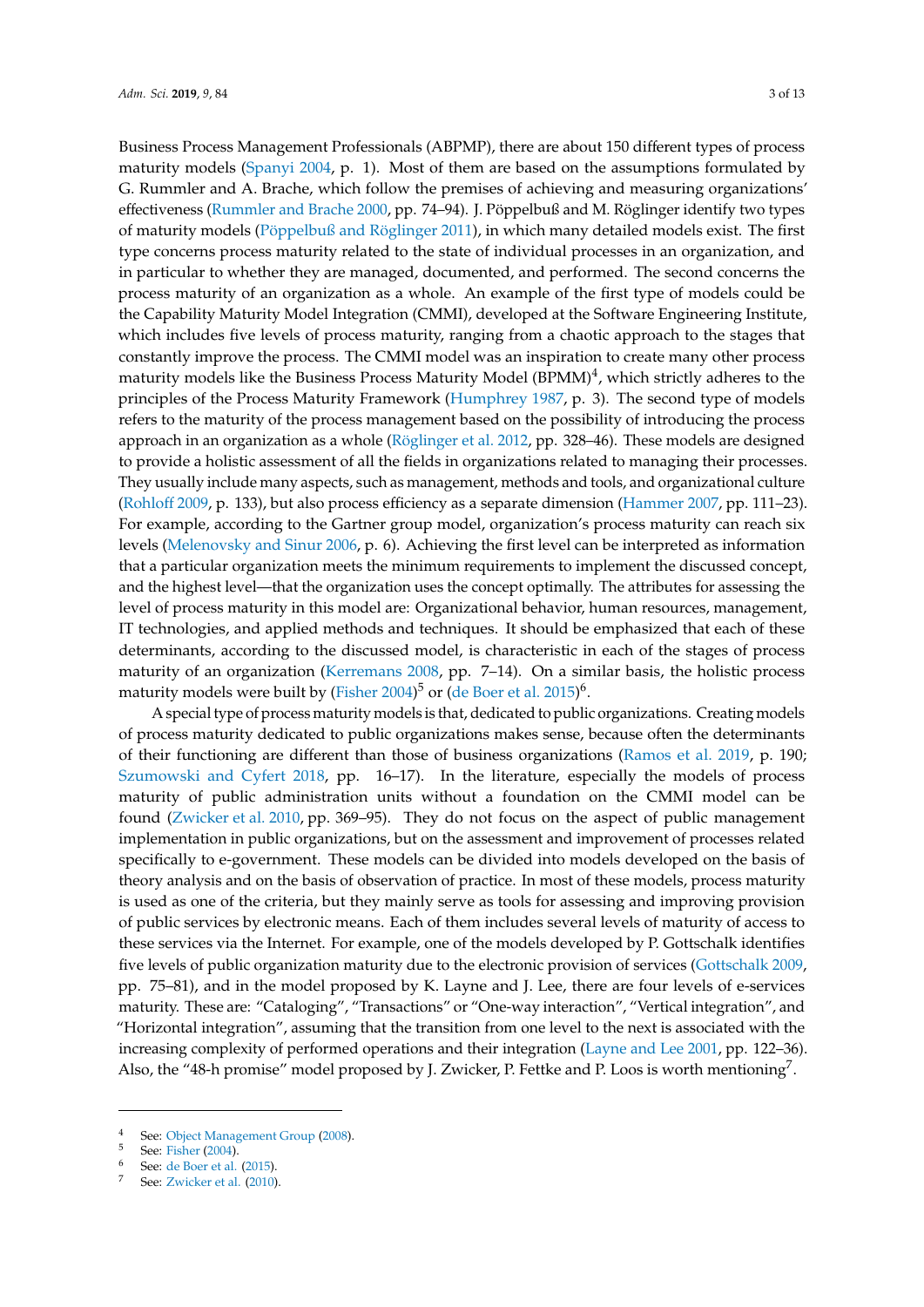The models of process maturity of public organizations refer mainly to the one-dimensional linear models, i.e., those in which levels of maturity are distinguished. However, the essence of all the process maturity models is the use of attributes describing the level of process management and thus allowing to indicate the level of advancement of process solutions used in organizations. And the basis for assessing that level is to identify the attributes describing organizations' process maturity.

#### **3. Methods**

The subjective scope of research presented in this study included Polish community offices of urban type<sup>8</sup>. The sample for research was selected with the use of a non-random selection method, i.e., a non-probabilistic one. Within this method, the judgmental sampling technique was applied. The entities were selected on the basis of the objective set [\(Churchill](#page-11-14) [2002,](#page-11-14) p. 500), i.e., those community offices were chosen thanks to which information on the use of process management could be obtained. Thus, it was established that the selection of community offices representing cities with a population of over 20,000 inhabitants allows for this objective to be achieved (269 community offices<sup>9</sup>. While the number of community inhabitants translates into the number of community office's workers [\(Flieger](#page-11-15) [2012,](#page-11-15) p. 226), it was assumed that the surveyed entities are large enough for different process solutions to be applied in them $^{10}$ .

In order to identify the attributes describing process maturity of the researched community offices, the authors' questionnaire was used. In the questionnaire the attributes were divided into four groups: (1) identification and improvement of processes occurring in community offices, (2) involvement of employees and managers involved in processes management, (3) deviations in process implementation, and (4) using tools to monitor process management.

The questionnaire was addressed to the secretary of the community office (city secretary). The choice of the city secretary as the respondent was supported by the fact that the objective of the person holding this position is to ensure proper organization of the community office's work and implementation of the policy in the area of human resources management. This requires that the city secretary possess a broad knowledge of the functioning of the community office, the subject of activity of its individual units and the functioning normative acts.

The research was conducted using the computer assisted telephone interview (CATI) method, i.e., a computer-aided telephone interview, supplemented with a questionnaire sent by e-mail at the respondent's request. As a result of the conducted survey, 174 valid questionnaires were obtained from the community offices (64.7% of the chosen sample). Such a high response rate may be related to the fact that in Poland public information is "open" and public organizations are very disciplined in participating in various research. In addition, the research was commissioned to a company specialized in conducting CATI research, which also affected the final number of responses received.

In order to examine the stochastic independence between the individual attributes of process maturity, the chi-square test of independence ( $\chi^2$ ), also known as Pearson's chi-squared test, was applied [\(Aczel](#page-11-16) [2000,](#page-11-16) pp. 757–58). Following hypotheses were put forward:

**Hypothesis 1 (H1).** *Two attributes of the community o*ffi*ces' process maturity are mutually independent.*

**Hypothesis 2 (H2).** *Two attributes of the community o*ffi*ces' process maturity are not mutually independent.*

There are, in total, 302 community offices of urban type in Poland. See Główny Urząd Statystyczny [\(2018\)](#page-11-17): [https:](https://stat.gov.pl/statystyka-regionalna/jednostki-terytorialne/podzial-administracyjny-polski/) //stat.gov.pl/statystyka-regionalna/jednostki-terytorialne/[podzial-administracyjny-polski](https://stat.gov.pl/statystyka-regionalna/jednostki-terytorialne/podzial-administracyjny-polski/)/ (accessed on 10 September 2019).

<sup>9</sup> The chosen sample accounted for 100% of the community offices of urban type in Poland, meeting the condition concerning 20,000 inhabitants of the commune.

<sup>&</sup>lt;sup>10</sup> The relationship between the size of an organization and the use of process-based solutions was indicated by e.g., R. Dijkman, S. V. Lammers and A. de Jong. See: [Dijkman et al.](#page-11-18) [\(2016\)](#page-11-18).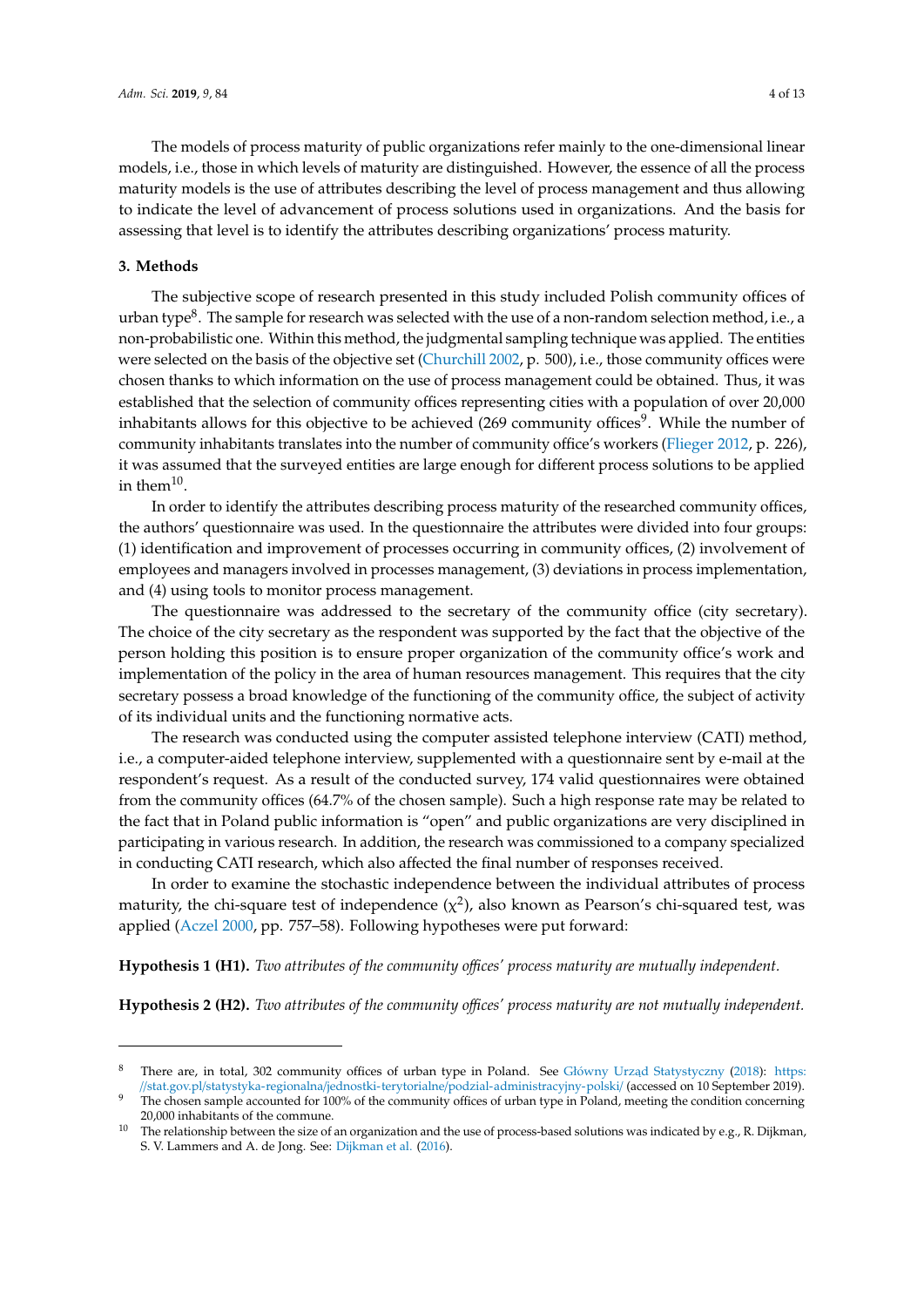In further analysis, Kendall's τ test was applied. This method was used to examine the power In further analysis, Kendall's τ test was applied. This method was used to examine the power and the direction of the existing dependence of the community offices' maturity attributes. and the direction of the existing dependence of the community offices' maturity attributes.

In both cases the level of significance of  $\alpha$  = 0.050 was used in the analysis.

# **4. Results 4. Results**

# *4.1. The Attributes of Process Maturity of the Researched Community O*ffi*ces 4.1. The Attributes of Process Maturity of the Researched Community Offices*

The basic parameter considered in the assessment of process maturity of the researched community The basic parameter considered in the assessment of process maturity of the researched offices was the number of identified processes occurring in a given entity, because that element indicates the possibilities of applying process solutions in it.

<span id="page-4-0"></span>In 34 studied community offices, no processes were identified (20%), which may indicate that In 34 studied community offices, no processes were identified (20%), which may indicate that process solutions were not used by these entities or, at least, that the respondents were not aware process solutions were not used by these entities or, at least, that the respondents were not aware that that the processes are actually performed in their community office. Therefore, these entities were omitted in further analyzes. In the case of 22% community offices, all their performed processes were identified (Figure [1\)](#page-4-0). And most often, the studied entities identified over 60.0% of processes (29% of identified (Figure 1). And most often, the studied entities identified over 60.0% of processes (29% of the community offices). the community offices).



- % of identified processes in community offices 100%
- % of identified processes in community offices >60%
- % of identified processes in community offices 40%-60%
- % of identified processes in community offices <40%
- % of identified processes in community offices 0%

**Figure 1.** Percentage of identified processes in the surveyed community offices (n = 174). Source: Own work based on research results.

**Figure 1.** Percentage of identified processes in the surveyed community offices (n = 174). Source: Own The second analyzed distinguishing feature of the process maturity of the studied community an element that proves the community office's high involvement in the process-based development. Only in the case of 9.3% of the community offices, all identified processes had a developed improvement plan. Thus, a small number of the surveyed entities in this group proves the low level of use of tools to improve processes. In approximately 31.4% of community offices, such plans were prepared in the case of 40.0–60.0% of processes. Also, in the case of this determinant, there was a percentage of studied entities in which the identified processes did not have any improvement plans. offices was the determination of the number of plans to improve the identified processes (Table [1\)](#page-4-1). It is

<span id="page-4-1"></span>**Table 1.** The level of process optimization in the surveyed community offices ( $n = 140$ ).

| Specification                                   | % of Processes in Community Offices |      |       |     |     |  |  |  |  |  |
|-------------------------------------------------|-------------------------------------|------|-------|-----|-----|--|--|--|--|--|
|                                                 | 100                                 | >60  | 40–60 | <40 |     |  |  |  |  |  |
| % of developed plans for<br>improving processes | 9.3                                 | 29.3 | 31.4  | 214 | 8.6 |  |  |  |  |  |
| % of optimized processes                        | 7.9                                 | 29.3 | 37.1  | 171 | 8.6 |  |  |  |  |  |

Source. Own work based on research results.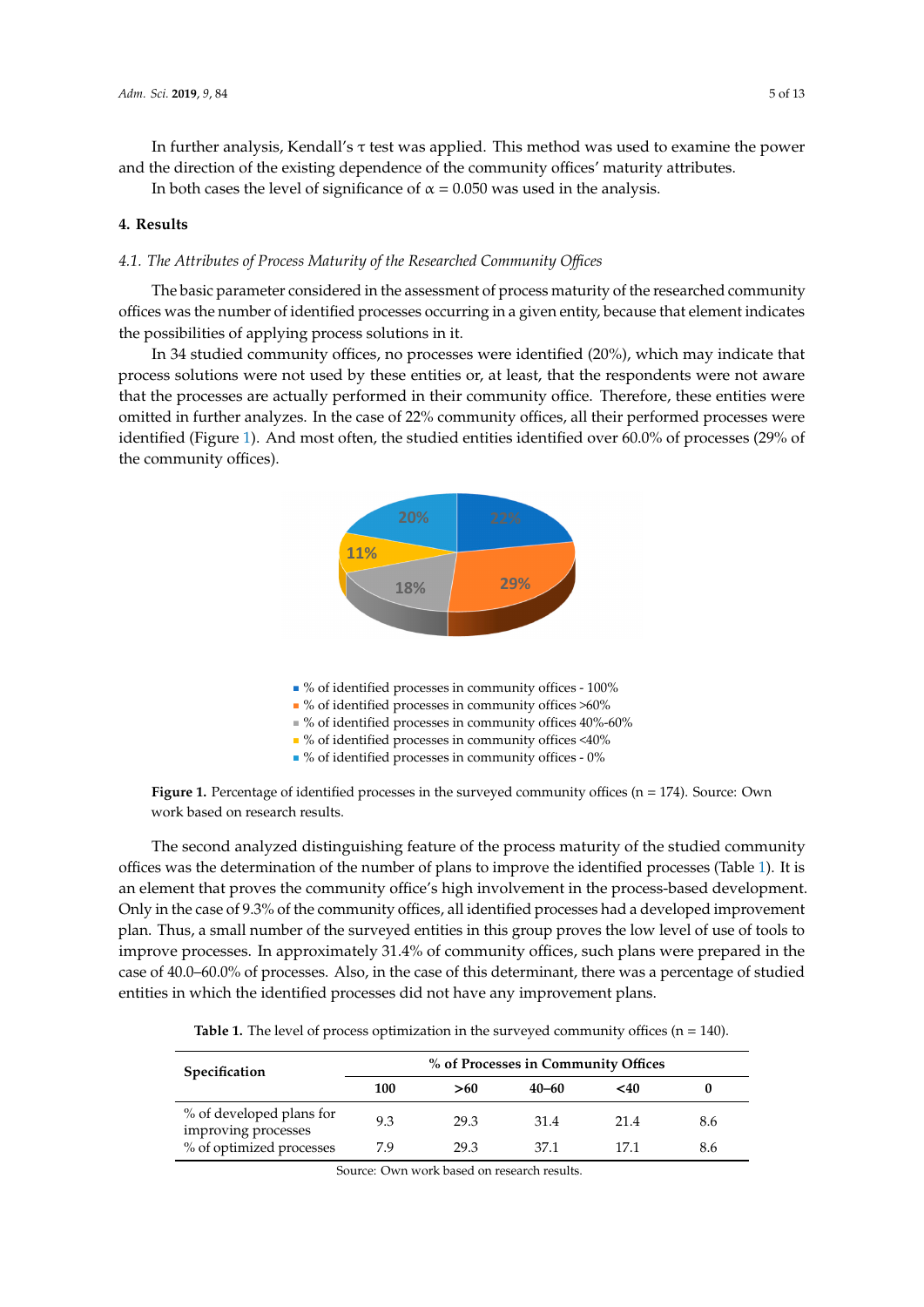In 29.3% of the surveyed entities, over 60% of identified processes were also optimized, but only 7.9% of the community offices indicated optimization of all processes. This can prove low process maturity, because improvement measures are characteristic for the higher stages of process maturity.

Another monitored factor when assessing process maturity of the community offices, was the monitoring of the execution of processes. One of the basic attributes of processes that is measured are costs. They cover all costs related to the implementation of activities that make up a given process. In Polish community offices, it is an index difficult to measure and often treated as a fixed cost. However, without knowing the cost of the process, the possibilities of its improvement are limited. Based on the results of the research, it can be concluded that the surveyed entities that had identified processes were also trying to monitor their costs. Only in the case of 5.7% of the community offices, these costs were not monitored (Table [2\)](#page-5-0). In 30.0% of the surveyed entities, the costs of all processes were always monitored, and in the case of 34.3%—very often. In addition to the level of cost monitoring, another important attribute of process assessment is the monitoring of the time of their execution, i.e., the total time of performing particular activities in the process (process duration). This attribute indicates the level of organizing the procedures used in a community office, the used technologies and the employees' qualifications. Time, as an element of process monitoring, was used for all processes by 12.1% of the community offices. Only in 1.4% of them, this indicator was not considered in the process monitoring. Another attribute of process assessment is their quality, which can be understood traditionally—as a conditioned number of errors and related re-execution of the work or as customer satisfaction. In the case of quality, only about 7.9% of the surveyed community offices monitored all processes and in 41.4% of them, the quality was monitored very often.

<span id="page-5-0"></span>

| Specification                                              | Frequency of Appearance (% of City Offices) |            |       |              |              |  |  |  |  |  |  |
|------------------------------------------------------------|---------------------------------------------|------------|-------|--------------|--------------|--|--|--|--|--|--|
|                                                            | <b>Always</b>                               | Very often | Often | Occasionally | <b>Never</b> |  |  |  |  |  |  |
| Monitoring of process costs                                | 30.0                                        | 34.3       | 16.4  | 13.6         | 5.7          |  |  |  |  |  |  |
| Monitoring of process quality                              | 7.9                                         | 41.4       | 32.1  | 13.6         | 5.0          |  |  |  |  |  |  |
| Monitoring of process duration                             | 12.1                                        | 28.6       | 42.9  | 15.0         | 1.4          |  |  |  |  |  |  |
| Monitoring of process recipients'<br>level of satisfaction | 14.3                                        | 17.1       | 34.3  | 20.0         | 14.3         |  |  |  |  |  |  |

**Table 2.** Community offices in which process characteristics are being monitored ( $n = 140$ ).

Source: Own work based on research results.

When monitoring processes, also the degree of satisfaction of their clients is taken into consideration by the authorities. Interestingly, in almost every fifth community office, the respondents did not have knowledge on this subject, and only in 14.3% of the surveyed entities the degree of process customer satisfaction was an attribute of evaluation of processes considered always when the processes were evaluated. To assess customer satisfaction, in 37.6% of the community offices surveys were used and in 25%—these were the solutions related to the common assessment framework (CAF) methodology.

The introduction of solutions based on processes requires the authorities to engage managers and regular employees. According to the respondents, the success of implementing process management depends on the total involvement of employees and managers only in about 15.0% of the community offices (Table [3\)](#page-6-0).

The surveyed city secretaries also pointed out that they did not have knowledge about the impact of the community office's staff on the implementation of processes. However, in over 80.0% of the surveyed entities, the implementation of processes required the involvement of employees at various levels. Also, only in 15.4% of them there was a clear division of responsibilities in the execution of all processes. This is related to the fact that in community offices there are no solutions typical for process structures and the processes are implemented mostly within one organizational unit. This causes the responsibility for the execution of processes to be passed on to a given functional manager. What is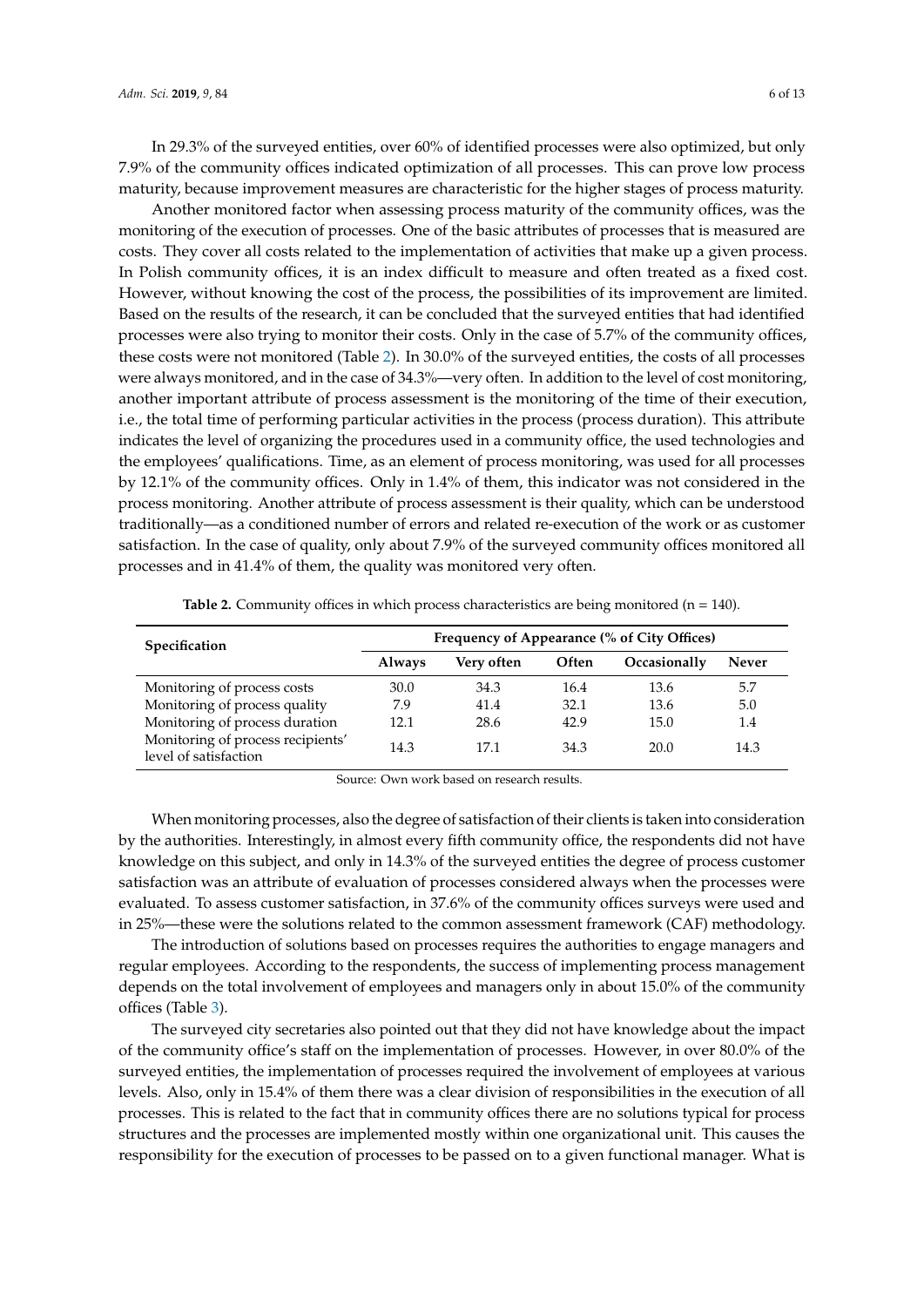more, nearly 20.0% of the respondents did not have any knowledge about the division of responsibility in the execution of processes.

<span id="page-6-0"></span>

|                                                                                                | Frequency of Appearance (% of City Halls) | No Knowledge |       |              |       |                |  |
|------------------------------------------------------------------------------------------------|-------------------------------------------|--------------|-------|--------------|-------|----------------|--|
| Specification                                                                                  | Always                                    | Very often   | Often | Occasionally | Never | on the Subject |  |
| The success of implementing<br>process management depends on<br>the determination of employees | 13.7                                      | 25.1         | 33.1  | 12.6         | 0.6   | 14.9           |  |
| The success of implementing<br>process management depends on<br>the determination of managers  | 14.9                                      | 23.4         | 21.7  | 18.9         | 2.9   | 18.3           |  |
| There is a clear division of<br>responsibilities in the execution<br>of processes              | 15.4                                      | 24.0         | 19.4  | 20.6         | 1.1   | 19.4           |  |

**Table 3.** The role of employees in the implementation of process management ( $n = 174$ ).

Source: Own work based on research results.

Among the factors affecting the appearance of difficulties in implementing process management or negative phenomena showing the immaturity of process organization, the respondents pointed to: Improvising process execution, ad-hoc response to deviations in the execution of processes, non-compliance with processes and exceeding the time, and costs of executing processes (Table [4\)](#page-6-1).

<span id="page-6-1"></span>**Table 4.** Factors showing deviations in the implementation of processes in the surveyed community offices ( $n = 140$ ).

| Specification                                                                           | <b>Frequency of Appearance</b><br>(% of Community Offices) |            |       |              |       |  |  |  |  |  |  |
|-----------------------------------------------------------------------------------------|------------------------------------------------------------|------------|-------|--------------|-------|--|--|--|--|--|--|
|                                                                                         | Always                                                     | Very Often | Often | Occasionally | Never |  |  |  |  |  |  |
| The execution of processes is improvised by employees                                   | 0.0                                                        | 10.7       | 29.3  | 37.1         | 22.9  |  |  |  |  |  |  |
| There is an ad hoc response to emerging crises related to<br>the execution of processes | 19.3                                                       | 29.3       | 24.3  | 25.7         | 1.4   |  |  |  |  |  |  |
| The specified processes are not respected                                               | 2.1                                                        | 12.1       | 18.6  | 38.6         | 28.6  |  |  |  |  |  |  |
| Process execution time is exceeded                                                      | 2.1                                                        | 8.6        | 28.6  | 46.4         | 19.3  |  |  |  |  |  |  |
| The cost of processes is exceeded                                                       | 2.1                                                        | 10.7       | 17.9  | 33.6         | 35.7  |  |  |  |  |  |  |

Source: Own work based on research results.

Most often, in the case of deviations, there were ad-hoc responses to emerging crises in the execution of processes. Over 19.3% of respondents claimed that this way of responding to deviations in the execution of processes always occurs in their organization, and 29.3% stated that this happens very often. This may serve as evidence of the lack of implemented comprehensive solutions for process management in the surveyed community offices. Moreover, over 29.3% of them often improvised the execution of processes and exceeded the time of their execution (28.6%). However, most respondents indicated that various deviations occur sporadically. This should be considered a positive phenomenon, demonstrating the increase of process awareness in the surveyed entities.

### *4.2. Relation between the Individual Attributes of Process Maturity of the Researched Community O*ffi*ces*

The examination of the stochastic independence between the individual attributes of process maturity of the researched community offices proved that there is a significant statistical dependence between the attributes. The test probability was  $p = 0.000$  for all the pairs of attributes, which determines the rejection of the null hypothesis (H1). The results of this analysis are the basis of stating that the attributes are significantly different from each other. And only the assessment of all of them enables one to correctly diagnose the level of process maturity of the community offices. The power and the direction of the existing dependence is presented in Table [5](#page-8-0) (where  $\tau > 0$  means the occurrence of positive correlation,  $\tau$  < 0 means the occurrence of a negative correlation between the examined features). In the case of the analyzed attributes, a positive correlation was found between each of the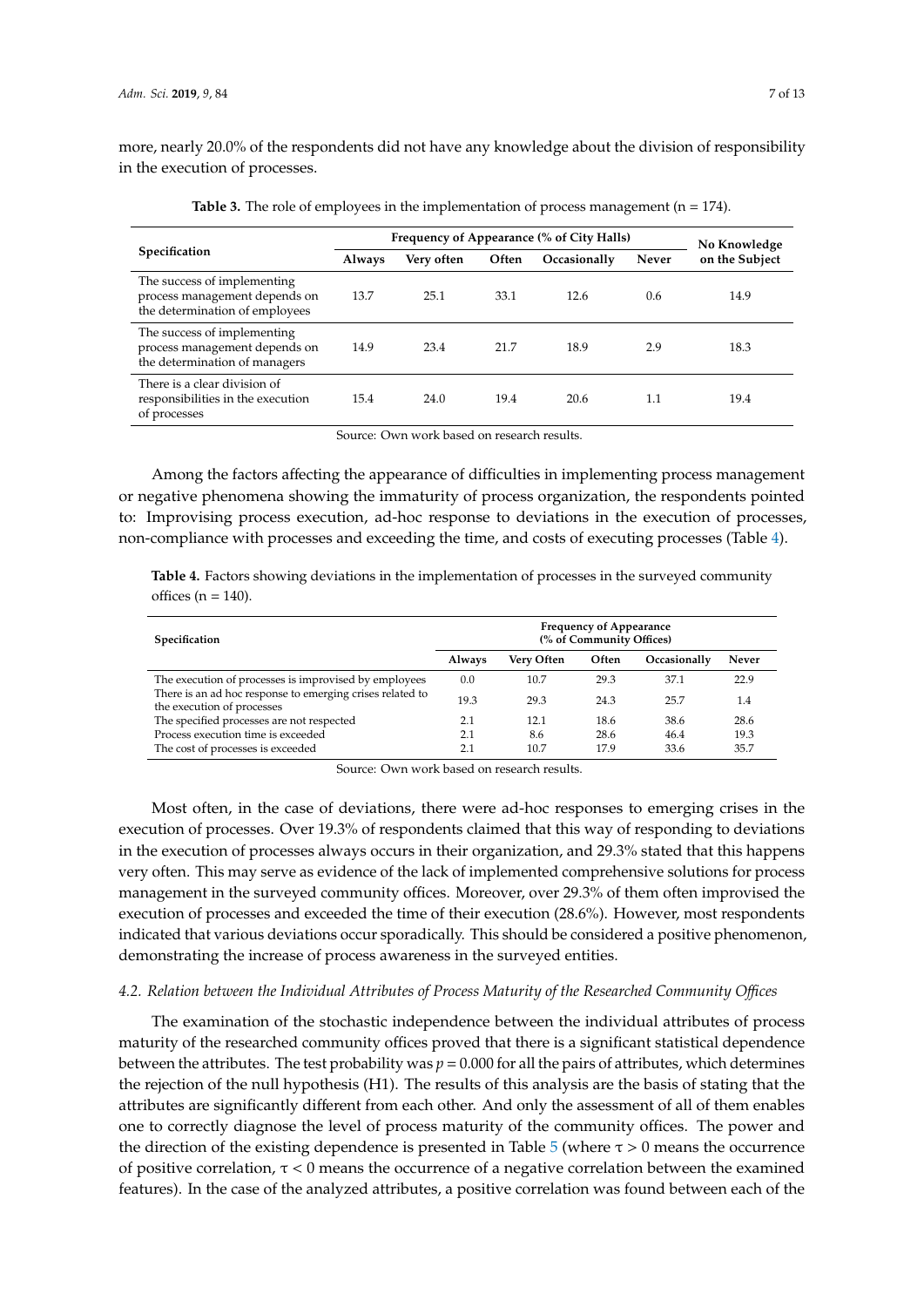pairs analyzed. In all the cases considered, the value of Kendall's coefficient  $\tau$  has assumed values above zero, therefore, it can be assumed that there was a significant positive correlation between individual attributes, despite the fact that their absolute value was low. In the case of only one of the analyzed attribute pairs (the existence of clear division of responsibility in the execution of processes and exceeding the time of process execution), the Kendall coefficient  $\tau$  was zero. This indicates the non-existence of a monotonic relationship between the parameters studied. The obtained Kendall coefficients τ mostly represent a significant "consistency" of rank ordering (increasing monotonic dependence), i.e., the growth of the independent variable corresponds to the increase of the dependent variable in the case of the analyzed attributes.

In the case of analysis of attribute pairs in which the Kendall coefficient  $\tau$  is close to zero, the correlations are irrelevant. In the case of an attribute saying that there is a clear division of responsibility in the execution of processes, correlation with other attributes is irrelevant in three cases: "execution of processes is improvised by employees" (*p* = 0.59), "specified processes are not observed" (*p* = 0.37), and "the time of processes' execution is exceeded" ( $p = 0.99$ ). A similar situation occurs with the attribute "specified processes are not observed" and "number of processes in which their costs are monitored" (Kendall coefficient  $\tau = 0.01$ ,  $p = 0.85$ ). The irrelevant dependencies between the attributes can also include those occurring between the exceeding the costs of processes and the attributes like: "there is an ad hoc response to emerging crises related to the execution of processes" (*p* = 0.22), "the success of process management implementation depends on the manager's determination" ( $p = 0.49$ ), and "the success of process management implementation depends on the employees' determination" ( $p = 0.88$ ). Demonstration of the lack of correlation between these attributes may be due to the fact that in the case of public administration, the costs of processes are calculated rarely or not at all. The highest value of the applied correlation coefficient was obtained in the case of the pair of the attributes: "number of the improved processes" and "number of plans elaborated to improve the processes" (Kendall coefficient  $\tau$  = 0.60,  $p$  = 0.00). The same level of this coefficient occurs for the attributes: "number of processes in which their time of execution is monitored" and "number of processes in which their quality is monitored". On this basis, it can be concluded that the community offices that monitor the process duration, also monitor their quality.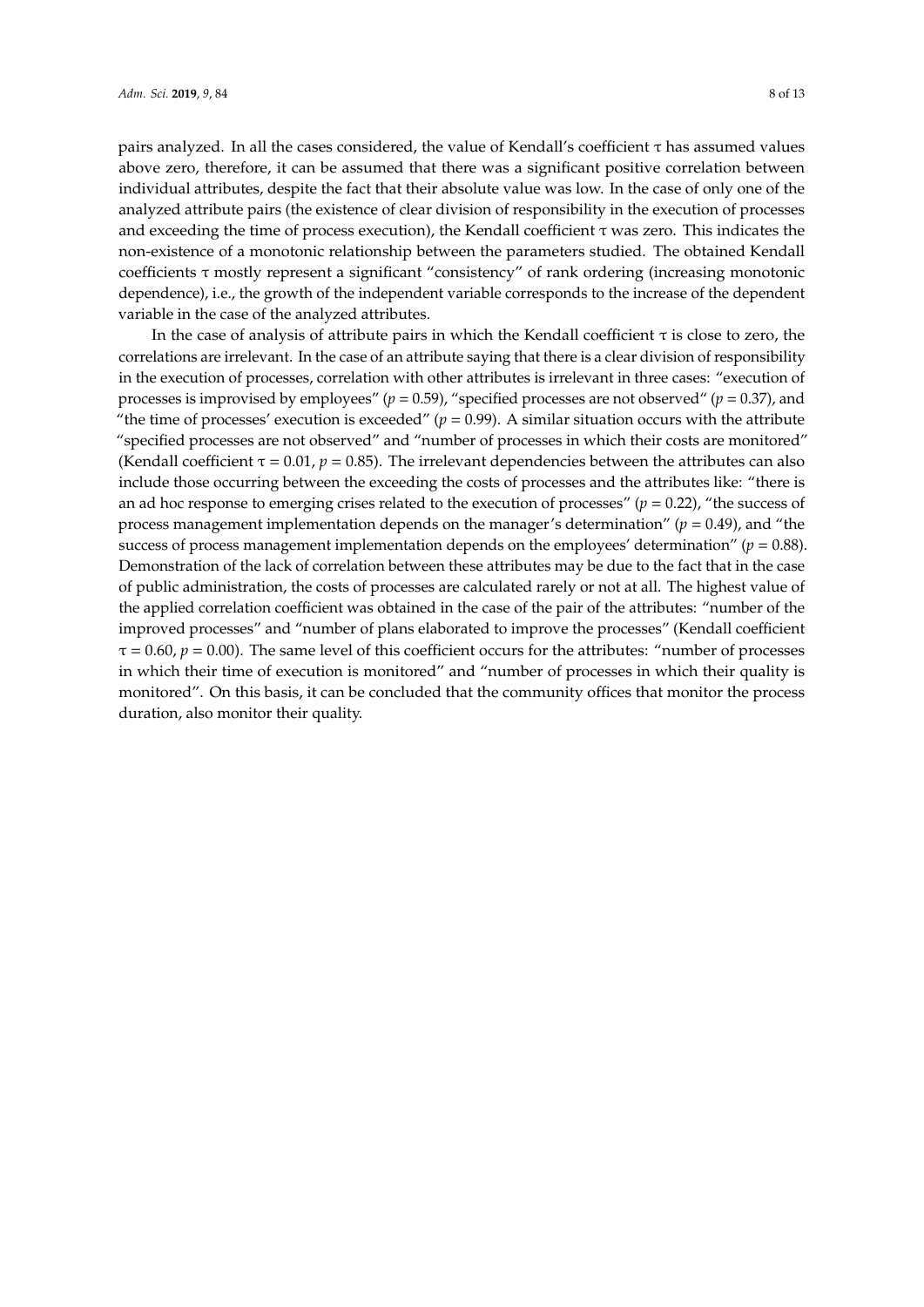<span id="page-8-0"></span>

|                                         | Test of Independence of the Attributes of Process Maturity $\chi^2$ (p)                                    |                                      |                                                                                            |                                                   |                                               |                                                                                                                      |                                                                                                           |                                                                                                            |                                                                                  |                                           |                                                                     |                                                                                                |                                                              |                                                                                                     |                                                                        |                                    |
|-----------------------------------------|------------------------------------------------------------------------------------------------------------|--------------------------------------|--------------------------------------------------------------------------------------------|---------------------------------------------------|-----------------------------------------------|----------------------------------------------------------------------------------------------------------------------|-----------------------------------------------------------------------------------------------------------|------------------------------------------------------------------------------------------------------------|----------------------------------------------------------------------------------|-------------------------------------------|---------------------------------------------------------------------|------------------------------------------------------------------------------------------------|--------------------------------------------------------------|-----------------------------------------------------------------------------------------------------|------------------------------------------------------------------------|------------------------------------|
|                                         | <b>Attributes</b>                                                                                          | Number of<br>Identified<br>Processes | Clear<br>Division of<br>Responsibility Processes Is<br>in the<br>Execution<br>of Processes | <b>Execution of</b><br>Improvised<br>by Employees | Specified<br>Processes<br>Are Not<br>Observed | There is an ad<br>hoc Response<br>to Emerging<br><b>Crises Related</b><br>to the<br><b>Execution</b> of<br>Processes | The Success of<br>Process<br>Management<br>Implementation<br>Depends on the<br>Manager's<br>Determination | The success of<br>Process<br>Management<br>Implementation<br>Depends on the<br>Employees'<br>Determination | Number of<br>Processes in<br><b>Which Their</b><br><b>Costs Are</b><br>Monitored | The costs of<br>Processes Are<br>Exceeded | Number of<br>Processes in<br>Which Their<br>Quality Is<br>Monitored | Number of<br>Processes in<br><b>Which Their</b><br>Time of<br><b>Execution Is</b><br>Monitored | The Time of<br>Processes'<br><b>Execution Is</b><br>Exceeded | Community<br>Offices in<br>Which the<br>Level of<br>Clients'<br>Satisfaction<br><b>Is Monitored</b> | Number of<br>Plans<br><b>Elaborated</b> to<br>Improve the<br>Processes | Number of<br>Improved<br>Processes |
|                                         | Number of<br>identified<br>processes                                                                       | $\sim$                               | 128.1<br>(0.00)                                                                            | 82.6<br>(0.00)                                    | 97.8<br>(0.00)                                | 129.9<br>(0.00)                                                                                                      | 105.1<br>(0.00)                                                                                           | 123.3<br>(0.00)                                                                                            | 92.7<br>(0.00)                                                                   | 108.6<br>(0.00)                           | 137.4<br>(0.00)                                                     | 125.1<br>(0.00)                                                                                | 93.1<br>(0.00)                                               | 139.1<br>(0.00)                                                                                     | 144.2<br>(0.00)                                                        | 129.4<br>(0.00)                    |
|                                         | Clear division of<br>responsibility in<br>the execution of<br>processes                                    | 0.42<br>(0.00)                       |                                                                                            | 94.5<br>(0.00)                                    | 99.9<br>(0.00)                                | 197.4<br>(0.00)                                                                                                      | 200.9<br>(0.00)                                                                                           | 206.9<br>(0.00)                                                                                            | 130.4<br>(0.00)                                                                  | 105.3<br>(0.00)                           | 152.2<br>(0.00)                                                     | 156.2<br>(0.00)                                                                                | 122.2<br>(0.00)                                              | 191.1<br>(0.00)                                                                                     | 87.8<br>(0.00)                                                         | 100.9<br>(0.00)                    |
|                                         | Execution of<br>processes is<br>improvised by<br>employees                                                 | 0.20<br>(0.00)                       | 0.03<br>(0.59)                                                                             |                                                   | 114.6<br>(0.00)                               | 116.7<br>(0.00)                                                                                                      | 92.9<br>(0.00)                                                                                            | 129.7<br>(0.00)                                                                                            | 41.8<br>(0.00)                                                                   | 53.6<br>(0.00)                            | 83.9<br>(0.00)                                                      | 62.4<br>(0.00)                                                                                 | 104.5<br>(0.00)                                              | 107.3<br>(0.00)                                                                                     | 92.6<br>(0.00)                                                         | 77.8<br>(0.00)                     |
| $\tau$ Kendall's<br>coefficients<br>(p) | Specified<br>processes are<br>not observed                                                                 | 0.21<br>(0.00)                       | 0.05<br>(0.37)                                                                             | 0.49<br>(0.00)                                    |                                               | 143.9<br>(0.00)                                                                                                      | 101.6<br>(0.00)                                                                                           | 131.4<br>(0.00)                                                                                            | 92.7<br>(0.00)                                                                   | 119.5<br>(0.00)                           | 117.5<br>(0.00)                                                     | 90.6<br>(0.00)                                                                                 | 135.7<br>(0.00)                                              | 153.9<br>(0.00)                                                                                     | 75.2<br>(0.00)                                                         | 98.1<br>(0.00)                     |
|                                         | There is an ad<br>hoc response to<br>emerging crises<br>related to the<br>execution of<br>processes        | 0.33<br>(0.00)                       | 0.44<br>(0.00)                                                                             | 0.36<br>(0.00)                                    | 0.28<br>(0.00)                                |                                                                                                                      | 195.8<br>(0.00)                                                                                           | 141.7<br>(0.00)                                                                                            | 67.1<br>(0.00)                                                                   | 78.9<br>(0.00)                            | 155.2<br>(0.00)                                                     | 129.8<br>(0.00)                                                                                | 92.8<br>(0.00)                                               | 97.3<br>(0.00)                                                                                      | 119.4<br>(0.00)                                                        | 87.6<br>(0.00)                     |
|                                         | The success of<br>process<br>management<br>implementation<br>depends on the<br>manager's<br>determination  | 0.27<br>(0.00)                       | 0.56<br>(0.00)                                                                             | 0.07<br>(0.16)                                    | 0.18<br>(0.00)                                | 0.53<br>(0.00)                                                                                                       |                                                                                                           | 185.7<br>(0.00)                                                                                            | 69.3<br>(0.00)                                                                   | 69.5<br>(0.00)                            | 169.9<br>(0.00)                                                     | 132.5<br>(0.00)                                                                                | 101.8<br>(0.00)                                              | 129.8<br>(0.00)                                                                                     | 114.4<br>(0.00)                                                        | 121.4<br>(0.00)                    |
|                                         | The success of<br>process<br>management<br>implementation<br>depends on the<br>employees'<br>determination | 0.37<br>(0.00)                       | 0.58<br>(0.00)                                                                             | 0.19<br>(0.00)                                    | $0.18\,$<br>(0.00)                            | 0.45<br>(0.00)                                                                                                       | 0.59<br>(0.00)                                                                                            |                                                                                                            | 88.4<br>(0.00)                                                                   | 89.7<br>(0.00)                            | 195.4<br>(0.00)                                                     | 131.7<br>(0.00)                                                                                | 110.7<br>(0.00)                                              | 196.5<br>(0.00)                                                                                     | 96.8<br>(0.00)                                                         | 171.7<br>(0.00)                    |
|                                         | Number of<br>processes in<br>which their<br>costs are<br>monitored                                         | 0.22<br>(0.00)                       | 0.39<br>(0.00)                                                                             | 0.10<br>(0.04)                                    | 0.01<br>(0.85)                                | 0.20<br>(0.00)                                                                                                       | 0.32<br>(0.00)                                                                                            | 0.37<br>(0.00)                                                                                             |                                                                                  | 152.6<br>(0.00)                           | 94.8<br>(0.00)                                                      | 117.8<br>(0.00)                                                                                | 89.0<br>(0.00)                                               | 142.9<br>(0.00)                                                                                     | 102.1<br>(0.00)                                                        | 115.7<br>(0.00)                    |
|                                         | The costs of<br>processes are<br>exceeded                                                                  | 0.04<br>(0.49)                       | 0.16<br>(0.00)                                                                             | 0.32<br>(0.00)                                    | 0.21<br>(0.00)                                | 0.06<br>(0.22)                                                                                                       | 0.04<br>(0.49)                                                                                            | 0.01<br>(0.88)                                                                                             | 0.11<br>(0.03)                                                                   |                                           | 93.8<br>(0.00)                                                      | 67.9<br>(0.00)                                                                                 | 137.9<br>(0.00)                                              | 98.1<br>(0.00)                                                                                      | 64.1<br>(0.00)                                                         | 68.4<br>(0.00)                     |
|                                         | Number of<br>processes in<br>which their<br>quality is<br>monitored                                        | 0.44<br>(0.00)                       | 0.49<br>(0.00)                                                                             | 0.24<br>(0.00)                                    | 0.15<br>(0.00)                                | 0.47<br>(0.00)                                                                                                       | 0.46<br>(0.00)                                                                                            | 0.62<br>(0.00)                                                                                             | 0.39<br>(0.00)                                                                   | 0.15<br>(0.00)                            |                                                                     | 245.6<br>(0.00)                                                                                | 67.9<br>(0.00)                                               | 166.5<br>(0.00)                                                                                     | 139.7<br>(0.00)                                                        | 118.6<br>(0.00)                    |

# **Table 5.** Analysis of the dependence of process maturity attributes (n = 174) ( $\alpha$  = 0.05).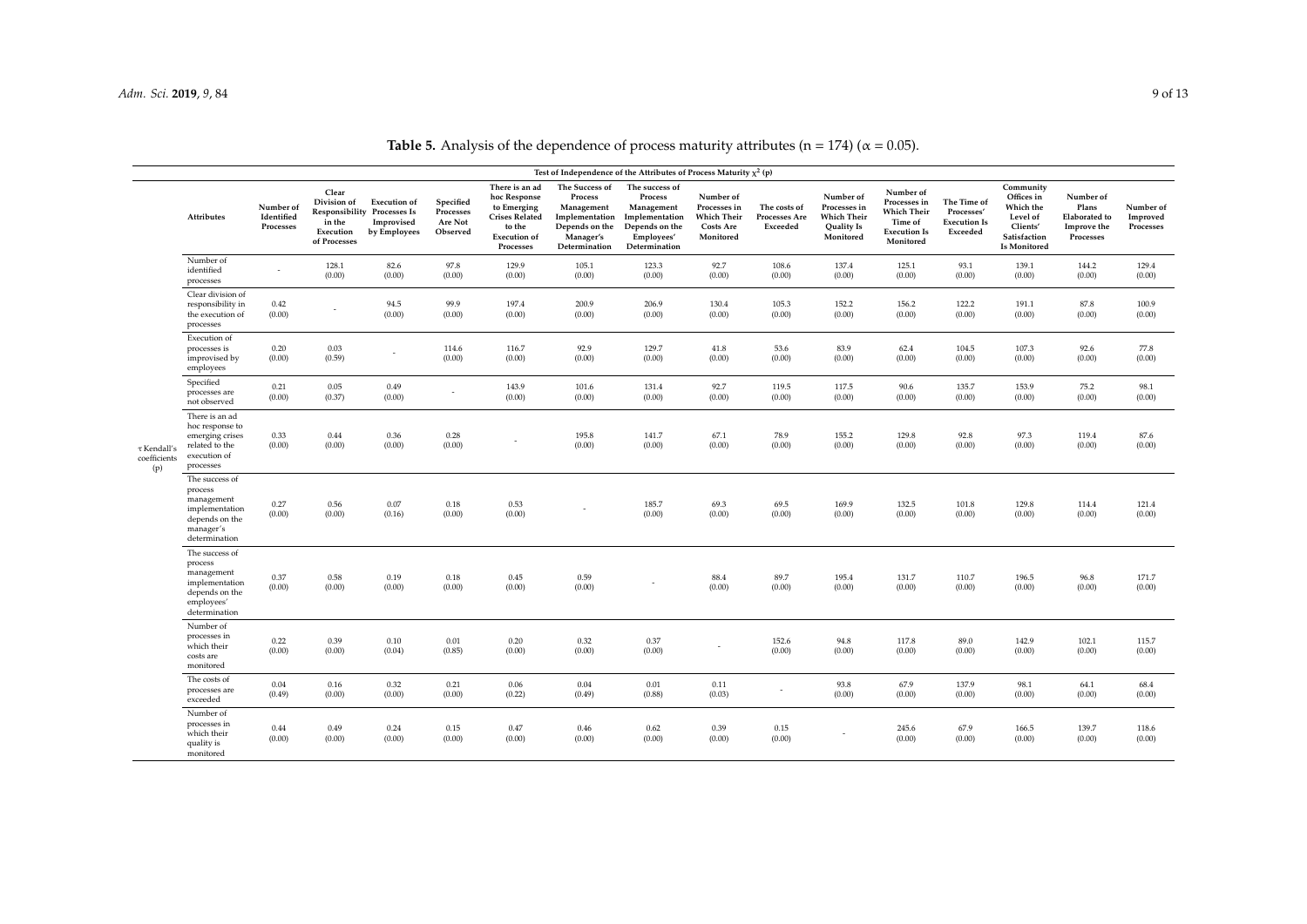### **Table 5.** *Cont*.

|                                         | Test of Independence of the Attributes of Process Maturity $\chi^2$ (p)                   |                                      |                                                                               |                                                                   |                                               |                                                                                                                      |                                                                                                           |                                                                                                            |                                                                                  |                                           |                                                                                   |                                                                                                |                                                              |                                                                                                     |                                                                        |                                    |
|-----------------------------------------|-------------------------------------------------------------------------------------------|--------------------------------------|-------------------------------------------------------------------------------|-------------------------------------------------------------------|-----------------------------------------------|----------------------------------------------------------------------------------------------------------------------|-----------------------------------------------------------------------------------------------------------|------------------------------------------------------------------------------------------------------------|----------------------------------------------------------------------------------|-------------------------------------------|-----------------------------------------------------------------------------------|------------------------------------------------------------------------------------------------|--------------------------------------------------------------|-----------------------------------------------------------------------------------------------------|------------------------------------------------------------------------|------------------------------------|
| $\tau$ Kendall's<br>coefficients<br>(p) | <b>Attributes</b>                                                                         | Number of<br>Identified<br>Processes | Clear<br>Division of<br>Responsibility<br>in the<br>Execution<br>of Processes | <b>Execution of</b><br>Processes Is<br>Improvised<br>by Employees | Specified<br>Processes<br>Are Not<br>Observed | There is an ad<br>hoc Response<br>to Emerging<br><b>Crises Related</b><br>to the<br><b>Execution of</b><br>Processes | The Success of<br>Process<br>Management<br>Implementation<br>Depends on the<br>Manager's<br>Determination | The success of<br>Process<br>Management<br>Implementation<br>Depends on the<br>Employees'<br>Determination | Number of<br>Processes in<br><b>Which Their</b><br><b>Costs Are</b><br>Monitored | The costs of<br>Processes Are<br>Exceeded | Number of<br>Processes in<br><b>Which Their</b><br><b>Ouality Is</b><br>Monitored | Number of<br>Processes in<br><b>Which Their</b><br>Time of<br><b>Execution Is</b><br>Monitored | The Time of<br>Processes'<br><b>Execution Is</b><br>Exceeded | Community<br>Offices in<br>Which the<br>Level of<br>Clients'<br>Satisfaction<br><b>Is Monitored</b> | Number of<br>Plans<br><b>Elaborated</b> to<br>Improve the<br>Processes | Number of<br>Improved<br>Processes |
|                                         | Number of<br>processes in<br>which their time<br>of execution is<br>monitored             | 0.49<br>(0.00)                       | 0.45<br>(0.00)                                                                | 0.11<br>(0.02)                                                    | 0.03<br>(0.54)                                | 0.32<br>(0.00)                                                                                                       | 0.42<br>(0.00)                                                                                            | 0.46<br>(0.00)                                                                                             | 0.42<br>(0.00)                                                                   | 0.13<br>(0.01)                            | 0.60<br>(0.00)                                                                    |                                                                                                | 101.9<br>(0.00)                                              | 128.5<br>(0.00)                                                                                     | 98.8<br>(0.00)                                                         | 116.3<br>(0.00)                    |
|                                         | The time of<br>processes'<br>execution is<br>exceeded                                     | 0.19<br>(0.00)                       | 0.00<br>(0.99)                                                                | 0.42<br>(0.00)                                                    | 0.49<br>(0.00)                                | 0.16<br>(0.00)                                                                                                       | 0.20<br>(0.00)                                                                                            | 0.14<br>(0.01)                                                                                             | 0.09<br>(0.06)                                                                   | 0.50<br>(0.00)                            | 0.08<br>(0.10)                                                                    | 0.23<br>(0.00)                                                                                 |                                                              | 120.3<br>(0.00)                                                                                     | 45.9<br>(0.00)                                                         | 89.87<br>(0.00)                    |
|                                         | Community<br>offices in which<br>the level of<br>clients'<br>satisfaction is<br>monitored | 0.48<br>(0.00)                       | 0.48<br>(0.00)                                                                | 0.28<br>(0.00)                                                    | 0.28<br>(0.00)                                | 0.25<br>(0.00)                                                                                                       | 0.32<br>(0.00)                                                                                            | 0.43<br>(0.00)                                                                                             | 0.30<br>(0.00)                                                                   | 0.22<br>(0.00)                            | 0.54<br>(0.00)                                                                    | 0.33<br>(0.00)                                                                                 | 0.11<br>(0.00)                                               |                                                                                                     | 124.6<br>(0.00)                                                        | 140.6<br>(0.00)                    |
|                                         | Number of<br>plans elaborated<br>to improve the<br>process                                | 0.47<br>(0.00)                       | 0.31<br>(0.00)                                                                | 0.40<br>(0.00)                                                    | 0.28<br>(0.00)                                | 0.28<br>(0.00)                                                                                                       | 0.29<br>(0.00)                                                                                            | 0.40<br>(0.00)                                                                                             | 0.44<br>(0.00)                                                                   | 0.25<br>(0.00)                            | 0.47<br>(0.00)                                                                    | 0.34<br>(0.00)                                                                                 | 0.24<br>(0.00)                                               | 0.50<br>(0.00)                                                                                      | $\overline{\phantom{a}}$                                               | 185.3<br>(0.00)                    |
|                                         | Number of the<br>improved<br>processes                                                    | 0.46<br>(0.00)                       | 0.30<br>(0.00)                                                                | 0.18<br>(0.00)                                                    | 0.27<br>(0.00)                                | 0.19<br>(0.00)                                                                                                       | 0.37<br>(0.00)                                                                                            | 0.46<br>(0.00)                                                                                             | 0.44<br>(0.00)                                                                   | 0.23<br>(0.00)                            | 0.47<br>(0.00)                                                                    | 0.47<br>(0.00)                                                                                 | 0.33<br>(0.00)                                               | 0.49<br>(0.00)                                                                                      | 0.60<br>(0.00)                                                         | ٠                                  |

Source: Own work based on research result.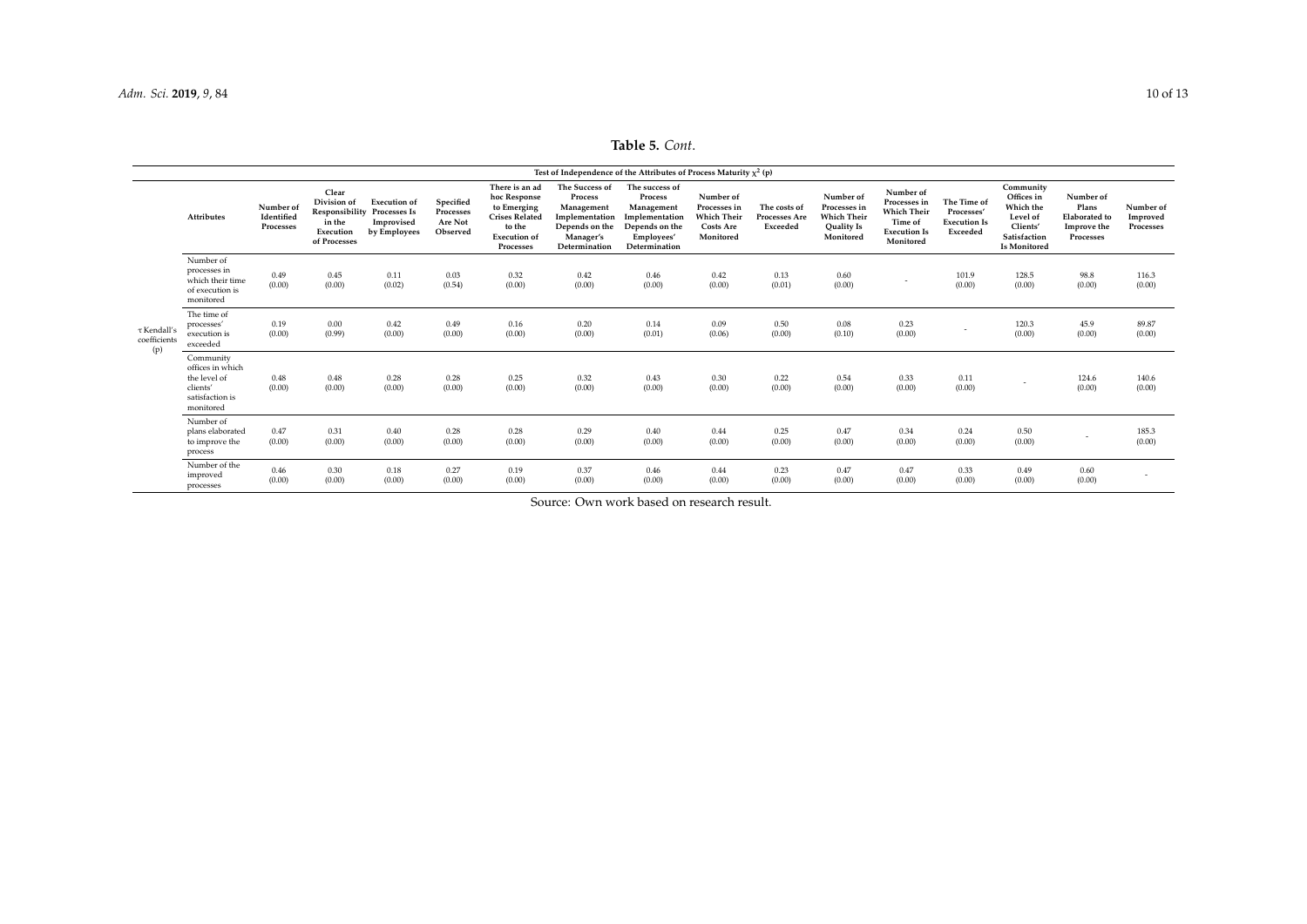#### **5. Conclusions**

On the basis of the conducted research, 15 attributes describing process maturity of the Polish community offices of urban type were identified. Analyzing the research results, it can be stated that elements of process management are used in most of the surveyed entities. At the same time, one can observe that individual attributes are implemented at different levels in the community offices. Moreover, one can observe that:

- Despite the fairly high level of process identification in the researched community offices, these entities rarely had plans to improve all the processes, and actually improved them.
- The researched entities, while monitoring the implementation of processes, mainly focused on their cost. Less frequently monitored parameters for all the processes were: The time of their duration, their quality, and the level of processes' customers satisfaction.
- The respondents of the survey seemed to underestimate the role of managers and employees when implementing the process approach in the community offices.
- The most common deviations occurring during the implementation of processes in the surveyed entities were ad-hoc responses to emerging crises in the execution of processes. And almost 1/3 of the surveyed entities also improvised the execution of processes and exceeded the assumed time for their execution.
- The results of the analysis of stochastic independence (chi-quadrant independence test) between individual attributes allow us to state that the attributes significantly differ from each other. And only the assessment of all of them allows for correct diagnosis of the level of process maturity of the community offices.

On the basis of the conducted research, it was possible to specify factors (attributes) that describe process maturity of the surveyed entities. Thus, we can indicate which aspects managers of the community offices in Poland should pay special attention to, when introducing and extending the use of the process approach in the entities they manage. Moreover, the obtained results may serve as a basis for creating an author's process maturity model aimed at assessing the level of process maturity of the community offices in Poland. In such model, individual entities could be qualified to the process maturity stages on the basis of the assessment of the specific attributes. The first group could include the community offices where there is a lack of process awareness manifested by a lack of employees' knowledge of the processes, and a lack of identified processes. The second group of the so-called "process initiation" would include the entities where there is an awareness of the need to implement process-based solutions, manifested by the fact that some processes of services provided have been identified in these entities; there is a clear division of responsibilities in the execution of basic processes within an organizational unit; not all identified processes are implemented, and there are also numerous cases of improvisation of process execution by employees. The next group could consist of the community offices in which there is a response to emerging crises related to the execution of processes and the awareness that the success of process management implementation depends on the determination of the managers and employees. In the community offices that could belong to the fourth group, the effects of executed processes are measured (due to their costs, time, quality, and customer satisfaction), but only some of them are managed as a whole. The last group could include the entities where processes are managed and constantly improved. As it was mentioned, the above division may form the basis for building a process maturity model for the community offices, but it requires further research related to the attempt to operationalize individual maturity attributes.

A limitation of further discussion of the presented results is the fact that issues of process maturity of the community offices are not often raised in the available literature on the subject. And the research directions presented in the literature are currently focused on the maturity of other areas<sup>11</sup>.

<sup>11</sup> See e.g., [Szumowski and Cyfert](#page-12-8) [\(2018\)](#page-12-8); [Joshi and Islam](#page-11-19) [\(2018\)](#page-11-19).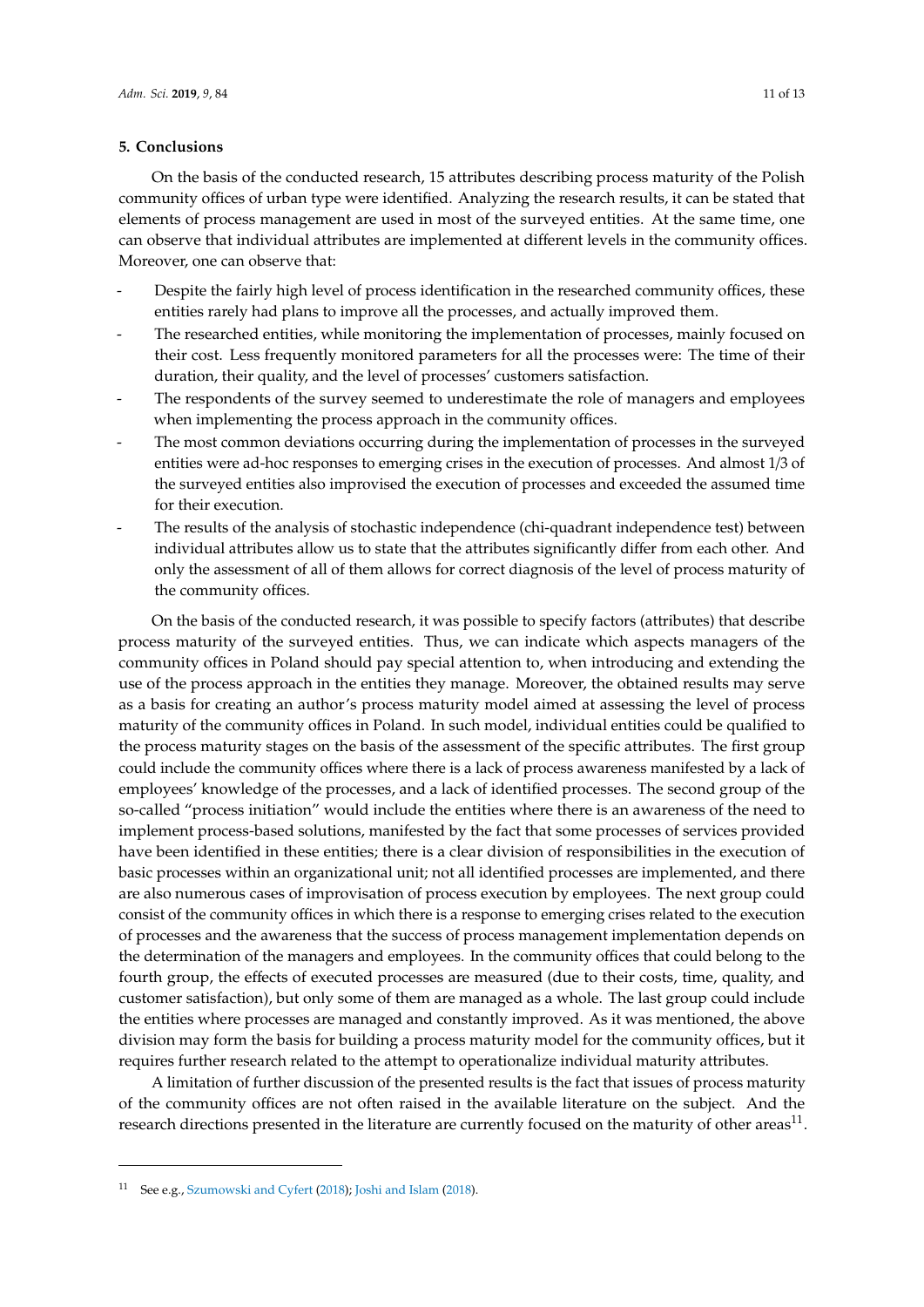Therefore, in our opinion, it is justified to further deepen the knowledge on process maturity of the community offices.

**Author Contributions:** Conceptualization, K.K. and M.R.; methodology, K.K.; formal analysis, K.K. and M.R.; investigation, K.K.; resources, K.K. and M.R.; writing—original draft preparation, K.K.; writing—review and editing, K.K. and M.R. visualization, M.R.; supervision, K.K.

**Funding:** This research was funded by the internal financial resources of the Faculty of Economics of University of Warmia and Mazury in Olsztyn.

**Conflicts of Interest:** The authors declare no conflict of interest.

#### **References**

<span id="page-11-16"></span>Aczel, Amir D. 2000. *Statystyka w Zarzadzaniu*. Warszawa: PWN.

<span id="page-11-14"></span><span id="page-11-10"></span>Churchill, Gilbert A. 2002. *Badania Marketingowe*. Warszawa: PWN.

- de Boer, Fernanda G., Cláudio J. Müller, and Carla Schwengber ten Caten. 2015. Assessment model for organizational business process maturity with a focus on BPM governance practices. *Business Process Management Journal* 21: 908–27. [\[CrossRef\]](http://dx.doi.org/10.1108/BPMJ-11-2014-0109)
- <span id="page-11-2"></span>de Bruin, Tonia, and Michael Rosemann. 2007. Using the Delphi Technique to Identify BPM Capability Areas 2007. *ACIS 2007 Proceedings* 42: 642–53.
- <span id="page-11-18"></span>Dijkman, Remco, Sander Vincent Lammers, and Ad de Jong. 2016. Properties that influence business process management maturity and its effect on organizational performance. *Information Systems Frontiers* 18: 717–34. [\[CrossRef\]](http://dx.doi.org/10.1007/s10796-015-9554-5)
- <span id="page-11-9"></span>Fisher, David M. 2004. The Business Process Maturity Model. A Practical Approach for Identifying Opportunities for Optimization. *Business Process Trends* 9: 1–7.
- <span id="page-11-15"></span>Flieger, Michał. 2012. *Zarz ˛adzanie Procesowe w Urz˛edach Gmin. Model Adaptacji Kryteriów Dojrzało´sci Procesowej*. Wrocław: Wydawnictwo Naukowe UAM.
- <span id="page-11-17"></span>Główny Urząd Statystyczny. 2018. Podział administracyjny Polski. Available online: stat.gov.pl/[statystyka](stat.gov.pl/statystyka-regionalna/jednostki-terytorialne/podzial-administracyjny-polski/)regionalna/jednostki-terytorialne/[podzial-administracyjny-polski](stat.gov.pl/statystyka-regionalna/jednostki-terytorialne/podzial-administracyjny-polski/)/ (accessed on 10 September 2019).
- <span id="page-11-11"></span>Gottschalk, Petter. 2009. Maturity levels for interoperability in digital government. *Government Information Quarterly* 26: 75–81. [\[CrossRef\]](http://dx.doi.org/10.1016/j.giq.2008.03.003)
- <span id="page-11-6"></span>Hammer, Michael. 2007. The Process Audit. *Harvard Business Review* 85: 111–23. [\[PubMed\]](http://www.ncbi.nlm.nih.gov/pubmed/17432158)
- <span id="page-11-1"></span>Hood, Christopher. 1991. A Public Management for All Seasons? *Public Administration* 69: 3–19. [\[CrossRef\]](http://dx.doi.org/10.1111/j.1467-9299.1991.tb00779.x)
- <span id="page-11-0"></span>Houy, Constantin, Peter Fettke, and Peter Loos. 2010. Empirical research in business process managementanalysys of an emerging field of research. *Business Process Management Journal* 16: 619–61. [\[CrossRef\]](http://dx.doi.org/10.1108/14637151011065946)
- <span id="page-11-5"></span>Humphrey, Watts S. 1987. *Characterizing the Software Process: A Maturity Framework*. Technical Report CMU/SEI-87-TR-11; ESD-TR-87-112. Pittsburgh: Software Engineering Institute.
- <span id="page-11-19"></span>Joshi, Pusp R., and Shareeful Islam. 2018. E-Government Maturity Model for Sustainable E-Government Services from the Perspective of Developing Countries. *Sustainability* 10: 1882. [\[CrossRef\]](http://dx.doi.org/10.3390/su10061882)
- <span id="page-11-8"></span>Kerremans, Marc. 2008. Maturity Assessment for Business Process Improvement Leaders: Six Phases for Successful BPM Adoption. *Gartner*. Available online: https://www.aoc.co.uk/sites/default/files/[Maturity\\_Assessment\\_](https://www.aoc.co.uk/sites/default/files/Maturity_Assessment_for_Business.pdf) [for\\_Business.pdf](https://www.aoc.co.uk/sites/default/files/Maturity_Assessment_for_Business.pdf) (accessed on 8 September 2019).
- <span id="page-11-3"></span>Krukowski, Krzysztof. 2016. *Kulturowe Uwarunkowania Dojrzałości Procesowej Urzędów Miast*. Toruń: Wydawnictwo UMK.
- <span id="page-11-12"></span>Layne, Karen, and Jungwoo Lee. 2001. Developing functional E-government: A four stage model. *Government Information Quarterly* 18: 122–36. [\[CrossRef\]](http://dx.doi.org/10.1016/S0740-624X(01)00066-1)
- <span id="page-11-7"></span>Melenovsky, Michael J., and Jim Sinur. 2006. *BPM Maturity Model Identifies Six Phases for Successful BPM Adoption*. Stamford: Gartner.
- <span id="page-11-13"></span>Object Management Group. 2008. Business Process Maturity Model (BPMM), Version 1.0. Available online: http://doc.omg.org/formal/[08-06-01.pdf](http://doc.omg.org/formal/08-06-01.pdf) (accessed on 10 September 2019).
- <span id="page-11-4"></span>Pöppelbuß, Jens, and Maximilian Röglinger. 2011. What makes a useful maturity model? A framework of general design principles for maturity models and its demonstration in business process management. *ECIS 2011 Proceedings*. Available online: http://[aisel.aisnet.org](http://aisel.aisnet.org/ecis2011/28)/ecis2011/28 (accessed on 8 September 2019).